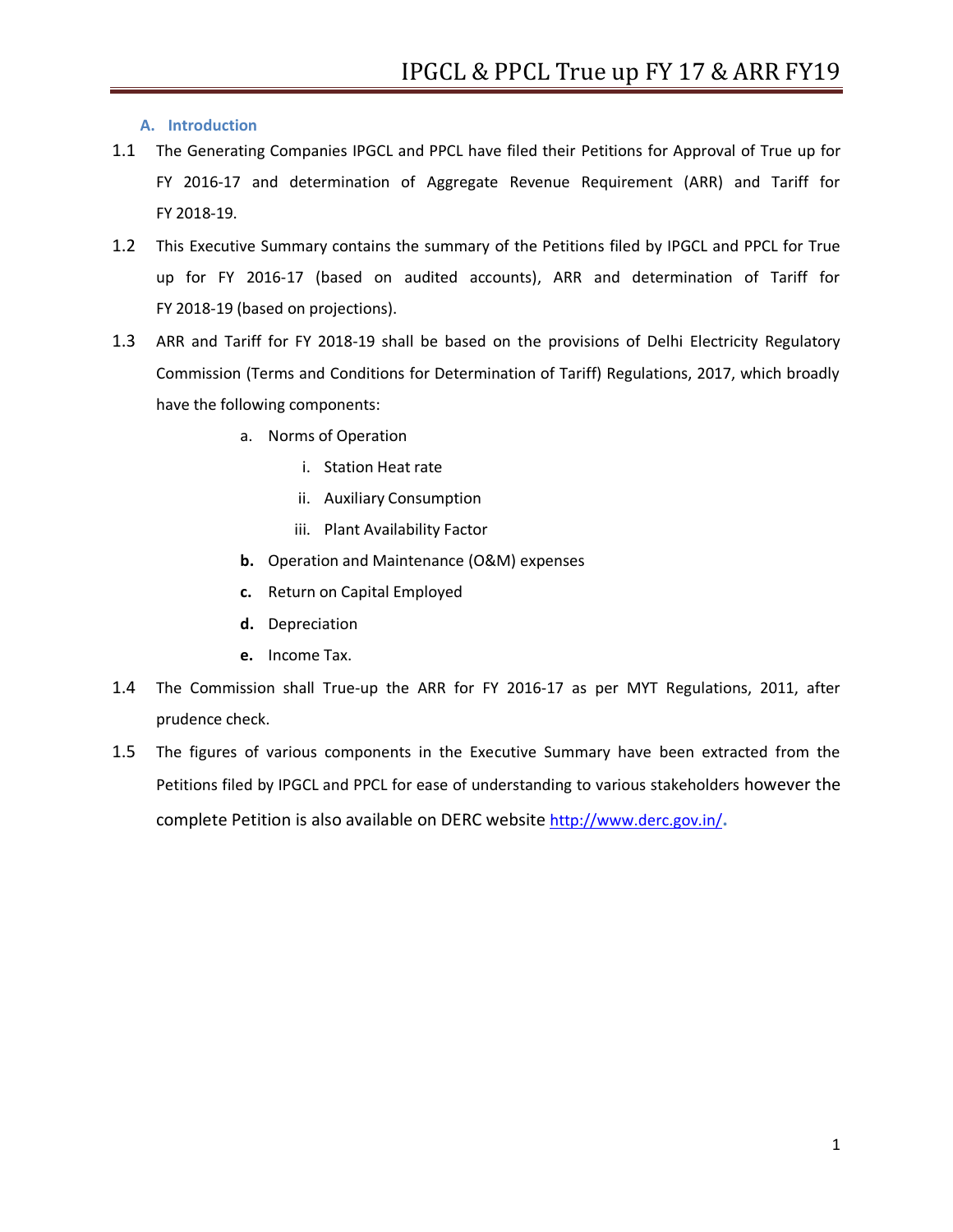## **B. TRUE UP OF FY 2016-17 and ARR & Tariff for FY 2018-19**

1.6 The Generating Companies IPGCL and PPCL have submitted the following operational parameters for the true up period i.e. FY 2016-17 as follows:

| <b>Station</b> | <b>Parameter</b> | <b>Particulars</b>    | <b>MYT Order Value</b> | <b>Petitioner's</b><br><b>Submission</b> |
|----------------|------------------|-----------------------|------------------------|------------------------------------------|
| <b>GTPS</b>    | Availability (%) |                       | 80.00                  | 82.84                                    |
|                | SHR (kCal/kWH)   | Combined Cycle        | 2450                   | 2463                                     |
|                |                  | Open Cycle            | 3125                   | 3443                                     |
|                | Aux. Consumption | <b>Combined Cycle</b> | 3.00                   | 3.34                                     |
|                | (%)              | Open Cycle            | 1.00                   |                                          |
| <b>PPS-I</b>   | Availability (%) |                       | 85.00                  | 90.62                                    |
|                | SHR (kCal/kWH)   | Combined Cycle        | 2000                   | 1972                                     |
|                |                  | Open Cycle            | 2900                   | 3135                                     |
|                | Aux. Consumption | Combined Cycle        | 3.00                   | 2.58                                     |
|                | $(\%)$           | Open Cycle            | 1.00                   |                                          |

**Table 1: Generation Plants Performance Parameters for FY 2016-17**

1.7 The Generating Companies IPGCL and PPCL have submitted the following Fixed Costs for the true up period i.e. FY 2016-17 as follows:

| SI. No.        | <b>Particular</b>           | <b>Unit</b> | <b>GTPS</b> | <b>PPS I</b> |
|----------------|-----------------------------|-------------|-------------|--------------|
| 1              | <b>O&amp;M Expenses</b>     | Rs. Crores  | 56.57       | 63.77        |
| $\overline{2}$ | Depreciation                | Rs. Crores  | 10.95       | 13.63        |
| 3              | <b>Interest Charges</b>     | Rs. Crores  | 16.17       | 2.64         |
| 4              | Return on Equity            | Rs. Crores  | 21.46       | 58.86        |
| 5              | Interest on Working Capital | Rs. Crores  | 38.03       | 37.77        |
| 6              | Sp. R&M on account of DLN   | Rs. Crores  |             | 16.12        |
| $\overline{7}$ | <b>STP</b>                  | Rs. Crores  |             | 3.35         |
| 8              | <b>Total Fixed Cost</b>     | Rs. Crores  | 143.18      | 196.13       |
| 9              | <b>Net Generation</b>       | MU          | 672.330     | 1759.051     |
| 10             | Fixed Cost/Unit             | Rs/kWh      | 2.130       | 1.115        |

## **Table 2: Fixed Cost for GTPS and PPS I Stations for FY 2016-17**